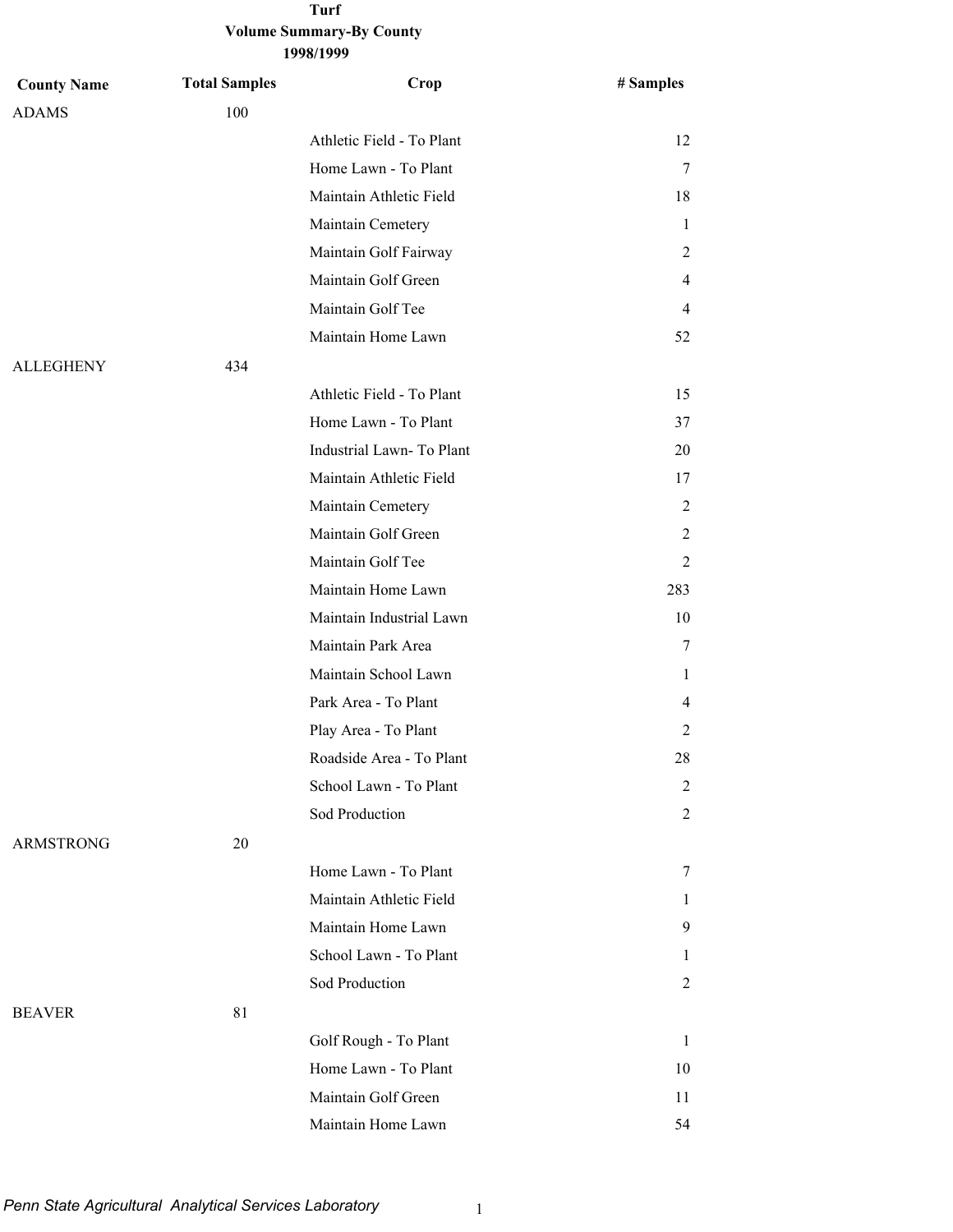| <b>County Name</b> | <b>Total Samples</b> | Crop                      | # Samples      |
|--------------------|----------------------|---------------------------|----------------|
|                    |                      | Maintain Park Area        | 1              |
|                    |                      | Roadside Area - To Plant  | 2              |
|                    |                      | School Lawn - To Plant    | $\overline{2}$ |
| <b>BEDFORD</b>     | 98                   |                           |                |
|                    |                      | Home Lawn - To Plant      | $\overline{3}$ |
|                    |                      | Maintain Athletic Field   | $\overline{4}$ |
|                    |                      | Maintain Golf Fairway     | 41             |
|                    |                      | Maintain Home Lawn        | 48             |
|                    |                      | Maintain School Lawn      | $\mathbf{1}$   |
|                    |                      | Roadside Area - To Plant  | 1              |
| <b>BERKS</b>       | 632                  |                           |                |
|                    |                      | Athletic Field - To Plant | $\mathfrak{Z}$ |
|                    |                      | Golf Tee - To Plant       | 1              |
|                    |                      | Home Lawn - To Plant      | 22             |
|                    |                      | Industrial Lawn-To Plant  | 1              |
|                    |                      | Maintain Athletic Field   | 45             |
|                    |                      | Maintain Cemetery         | 1              |
|                    |                      | Maintain Golf Fairway     | 4              |
|                    |                      | Maintain Golf Green       | 2              |
|                    |                      | Maintain Golf Tee         | 1              |
|                    |                      | Maintain Home Lawn        | 528            |
|                    |                      | Maintain Industrial Lawn  | 14             |
|                    |                      | Maintain Play Area        | $\mathbf{1}$   |
|                    |                      | Maintain School Lawn      | 7              |
|                    |                      | Park Area - To Plant      | $\overline{c}$ |
| <b>BLAIR</b>       | 62                   |                           |                |
|                    |                      | Home Lawn - To Plant      | 10             |
|                    |                      | Industrial Lawn-To Plant  | 5              |
|                    |                      | Maintain Athletic Field   | 2              |
|                    |                      | Maintain Home Lawn        | 44             |
|                    |                      | Park Area - To Plant      | 1              |
| <b>BRADFORD</b>    | 50                   |                           |                |
|                    |                      | Athletic Field - To Plant | 1              |
|                    |                      | Golf Green-To Plant       | 1              |
|                    |                      | Home Lawn - To Plant      | 6              |
|                    |                      | Maintain Athletic Field   | 3              |
|                    |                      | Maintain Golf Fairway     | 5              |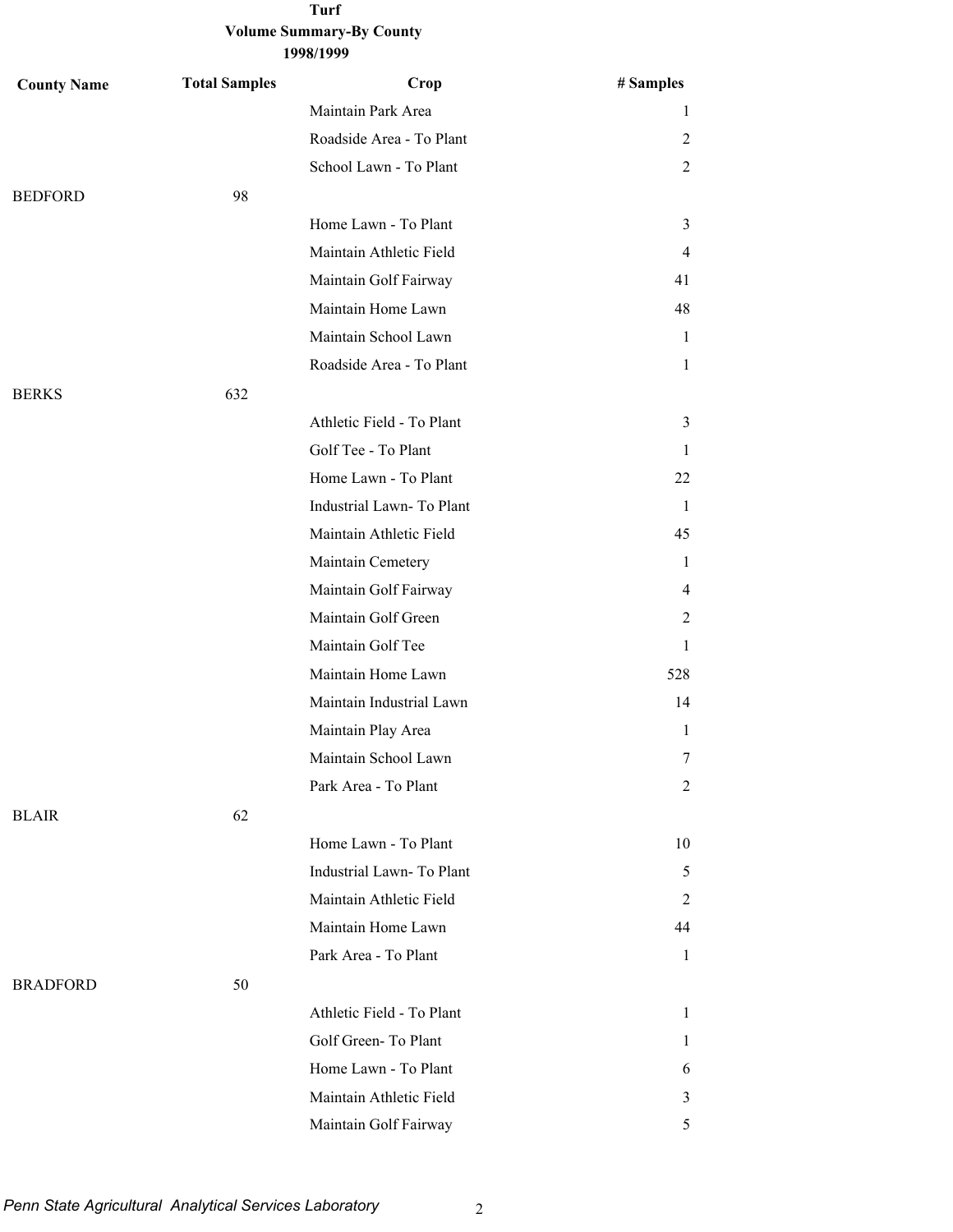| <b>County Name</b> | <b>Total Samples</b> | Crop                      | # Samples      |
|--------------------|----------------------|---------------------------|----------------|
|                    |                      | Maintain Golf Green       | 20             |
|                    |                      | Maintain Golf Tee         | $\overline{4}$ |
|                    |                      | Maintain Home Lawn        | 9              |
|                    |                      | Sod Production            | $\mathbf{1}$   |
| <b>BUCKS</b>       | 450                  |                           |                |
|                    |                      | Athletic Field - To Plant | 7              |
|                    |                      | Golf Fairway - To Plant   | 1              |
|                    |                      | Golf Green-To Plant       | 2              |
|                    |                      | Home Lawn - To Plant      | 136            |
|                    |                      | Industrial Lawn-To Plant  | 3              |
|                    |                      | Maintain Athletic Field   | 15             |
|                    |                      | Maintain Home Lawn        | 246            |
|                    |                      | Maintain Industrial Lawn  | $\mathfrak{Z}$ |
|                    |                      | Maintain Park Area        | 7              |
|                    |                      | Maintain Play Area        | 3              |
|                    |                      | Park Area - To Plant      | 26             |
|                    |                      | Sod Production            | $\mathbf{1}$   |
| <b>BUTLER</b>      | 133                  |                           |                |
|                    |                      | Home Lawn - To Plant      | 16             |
|                    |                      | Industrial Lawn-To Plant  | 21             |
|                    |                      | Maintain Athletic Field   | 2              |
|                    |                      | Maintain Golf Fairway     | 2              |
|                    |                      | Maintain Golf Green       | 5              |
|                    |                      | Maintain Home Lawn        | 74             |
|                    |                      | Maintain Park Area        | 2              |
|                    |                      | Maintain Play Area        | 2              |
|                    |                      | Park Area - To Plant      | $\overline{2}$ |
|                    |                      | Roadside Area - To Plant  | 6              |
|                    |                      | Sod Production            | 1              |
| <b>CAMBRIA</b>     | 38                   |                           |                |
|                    |                      | Athletic Field - To Plant | $\mathbf{1}$   |
|                    |                      | Home Lawn - To Plant      | 3              |
|                    |                      | Maintain Athletic Field   | 1              |
|                    |                      | Maintain Cemetery         | 2              |
|                    |                      | Maintain Golf Fairway     | 9              |
|                    |                      | Maintain Home Lawn        | 19             |
|                    |                      | Maintain Park Area        | $\overline{2}$ |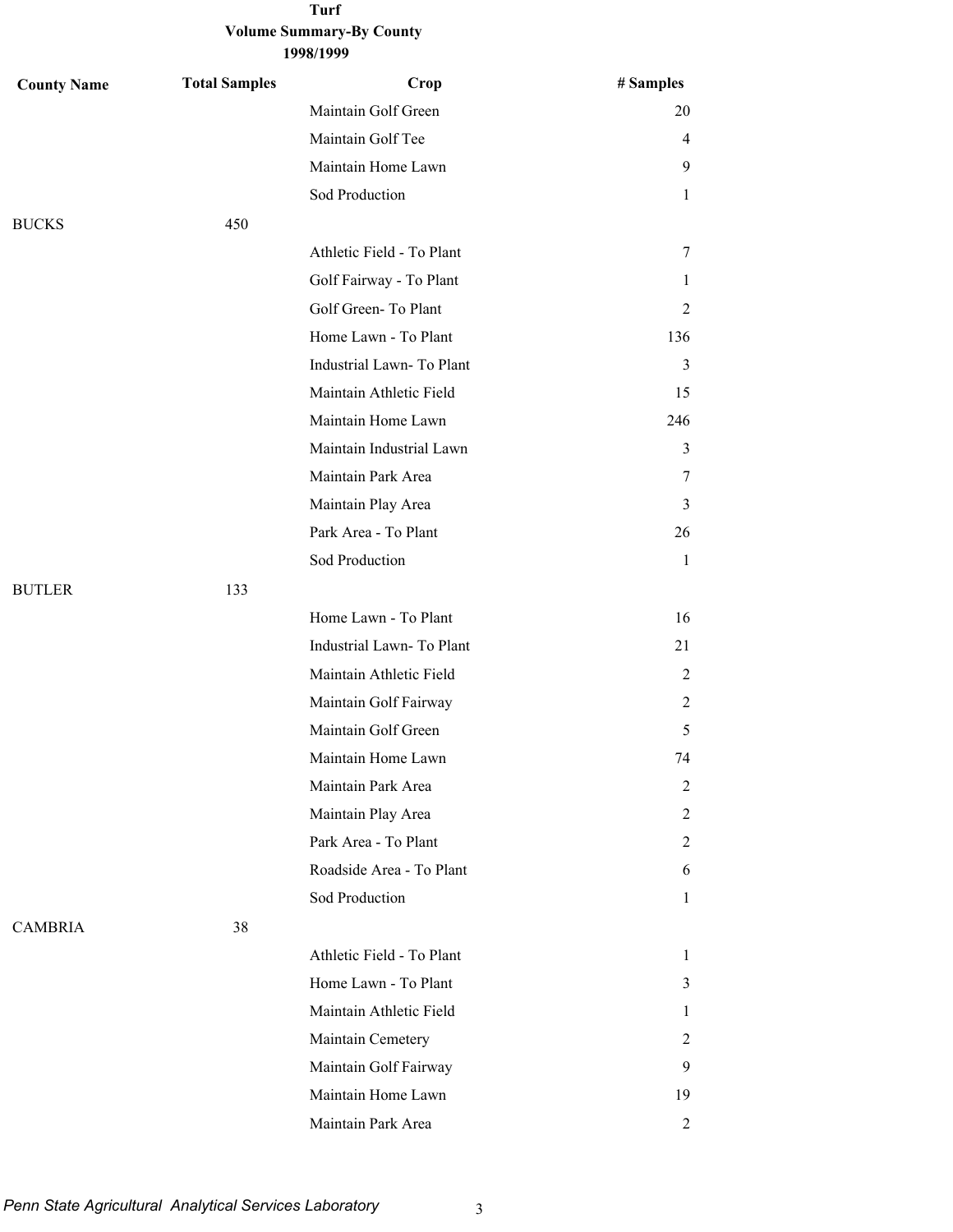| 1998/1999 |
|-----------|
|-----------|

| <b>County Name</b> | <b>Total Samples</b> | Crop                      | # Samples      |
|--------------------|----------------------|---------------------------|----------------|
|                    |                      | Sod Production            | 1              |
| <b>CAMERON</b>     | $\tau$               |                           |                |
|                    |                      | Home Lawn - To Plant      | 1              |
|                    |                      | Maintain Athletic Field   | 1              |
|                    |                      | Maintain Home Lawn        | $\overline{2}$ |
|                    |                      | Roadside Area - To Plant  | $\mathfrak{Z}$ |
| <b>CARBON</b>      | 96                   |                           |                |
|                    |                      | Athletic Field - To Plant | 3              |
|                    |                      | Home Lawn - To Plant      | 42             |
|                    |                      | Industrial Lawn-To Plant  | 3              |
|                    |                      | Maintain Athletic Field   | 6              |
|                    |                      | Maintain Home Lawn        | 34             |
|                    |                      | Maintain Park Area        | 2              |
|                    |                      | Maintain Play Area        | 1              |
|                    |                      | Maintain School Lawn      | 3              |
|                    |                      | Park Area - To Plant      | 1              |
|                    |                      | Roadside Area - To Plant  | $\mathbf{1}$   |
| <b>CENTRE</b>      | 358                  |                           |                |
|                    |                      | Athletic Field - To Plant | $\overline{2}$ |
|                    |                      | Golf Green-To Plant       | $\tau$         |
|                    |                      | Home Lawn - To Plant      | 21             |
|                    |                      | Industrial Lawn-To Plant  | 2              |
|                    |                      | Maintain Athletic Field   | 23             |
|                    |                      | Maintain Golf Fairway     | 24             |
|                    |                      | Maintain Golf Green       | 83             |
|                    |                      | Maintain Golf Tee         | 21             |
|                    |                      | Maintain Home Lawn        | 148            |
|                    |                      | Maintain Industrial Lawn  | 5              |
|                    |                      | Maintain Park Area        | 5              |
|                    |                      | Maintain Play Area        | 1              |
|                    |                      | Maintain School Lawn      | $\overline{4}$ |
|                    |                      | Play Area - To Plant      | 3              |
|                    |                      | Roadside Area - To Plant  | 8              |
|                    |                      | School Lawn - To Plant    | $\mathbf{1}$   |
| <b>CHESTER</b>     | 613                  |                           |                |
|                    |                      | Athletic Field - To Plant | 6              |
|                    |                      | Golf Green-To Plant       | 3              |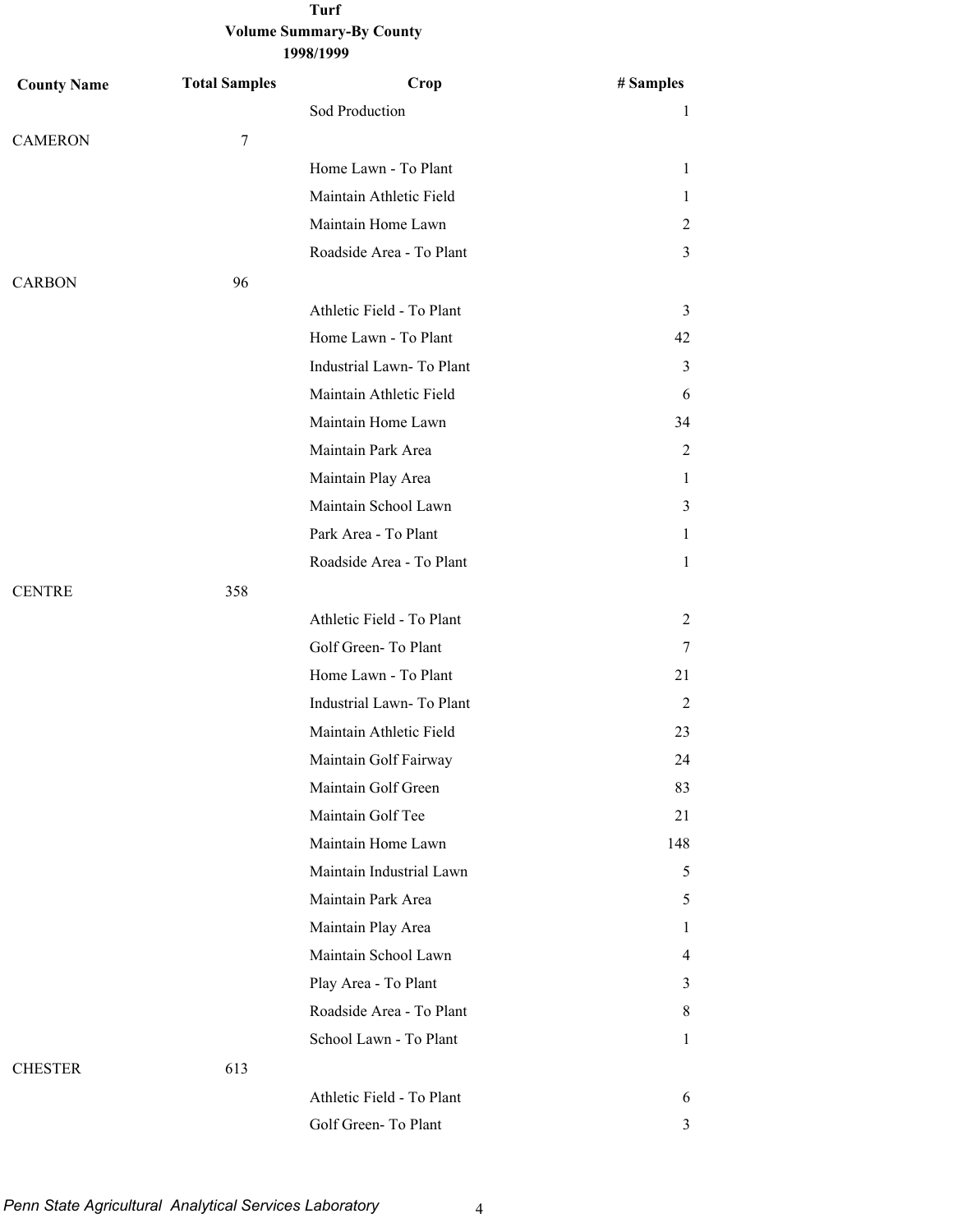| <b>County Name</b> | <b>Total Samples</b> | Crop                      | # Samples      |
|--------------------|----------------------|---------------------------|----------------|
|                    |                      | Home Lawn - To Plant      | 52             |
|                    |                      | Industrial Lawn-To Plant  | 48             |
|                    |                      | Maintain Athletic Field   | 26             |
|                    |                      | Maintain Golf Fairway     | 36             |
|                    |                      | Maintain Golf Green       | 32             |
|                    |                      | Maintain Golf Rough       | 4              |
|                    |                      | Maintain Golf Tee         | 9              |
|                    |                      | Maintain Home Lawn        | 384            |
|                    |                      | Maintain Industrial Lawn  | 6              |
|                    |                      | Maintain Park Area        | 2              |
|                    |                      | Park Area - To Plant      | 1              |
|                    |                      | School Lawn - To Plant    | 4              |
| <b>CLARION</b>     | 24                   |                           |                |
|                    |                      | Maintain Athletic Field   | 3              |
|                    |                      | Maintain Home Lawn        | 20             |
|                    |                      | Maintain Park Area        | 1              |
| <b>CLEARFIELD</b>  | 119                  |                           |                |
|                    |                      | Athletic Field - To Plant | $\mathbf{1}$   |
|                    |                      | Home Lawn - To Plant      | 15             |
|                    |                      | Maintain Athletic Field   | 8              |
|                    |                      | Maintain Golf Fairway     | 16             |
|                    |                      | Maintain Golf Green       | 22             |
|                    |                      | Maintain Golf Tee         | 21             |
|                    |                      | Maintain Home Lawn        | 29             |
|                    |                      | Maintain Play Area        | $\mathbf{1}$   |
|                    |                      | Park Area - To Plant      | 1              |
|                    |                      | Play Area - To Plant      | 1              |
|                    |                      | Sod Production            | $\overline{4}$ |
| <b>CLINTON</b>     | 15                   |                           |                |
|                    |                      | Golf Rough - To Plant     | $\mathbf{1}$   |
|                    |                      | Home Lawn - To Plant      | $\mathbf{1}$   |
|                    |                      | Industrial Lawn- To Plant | 3              |
|                    |                      | Maintain Cemetery         | 1              |
|                    |                      | Maintain Home Lawn        | 1              |
|                    |                      | Maintain Industrial Lawn  | 1              |
|                    |                      | Roadside Area - To Plant  | 7              |
|                    |                      |                           |                |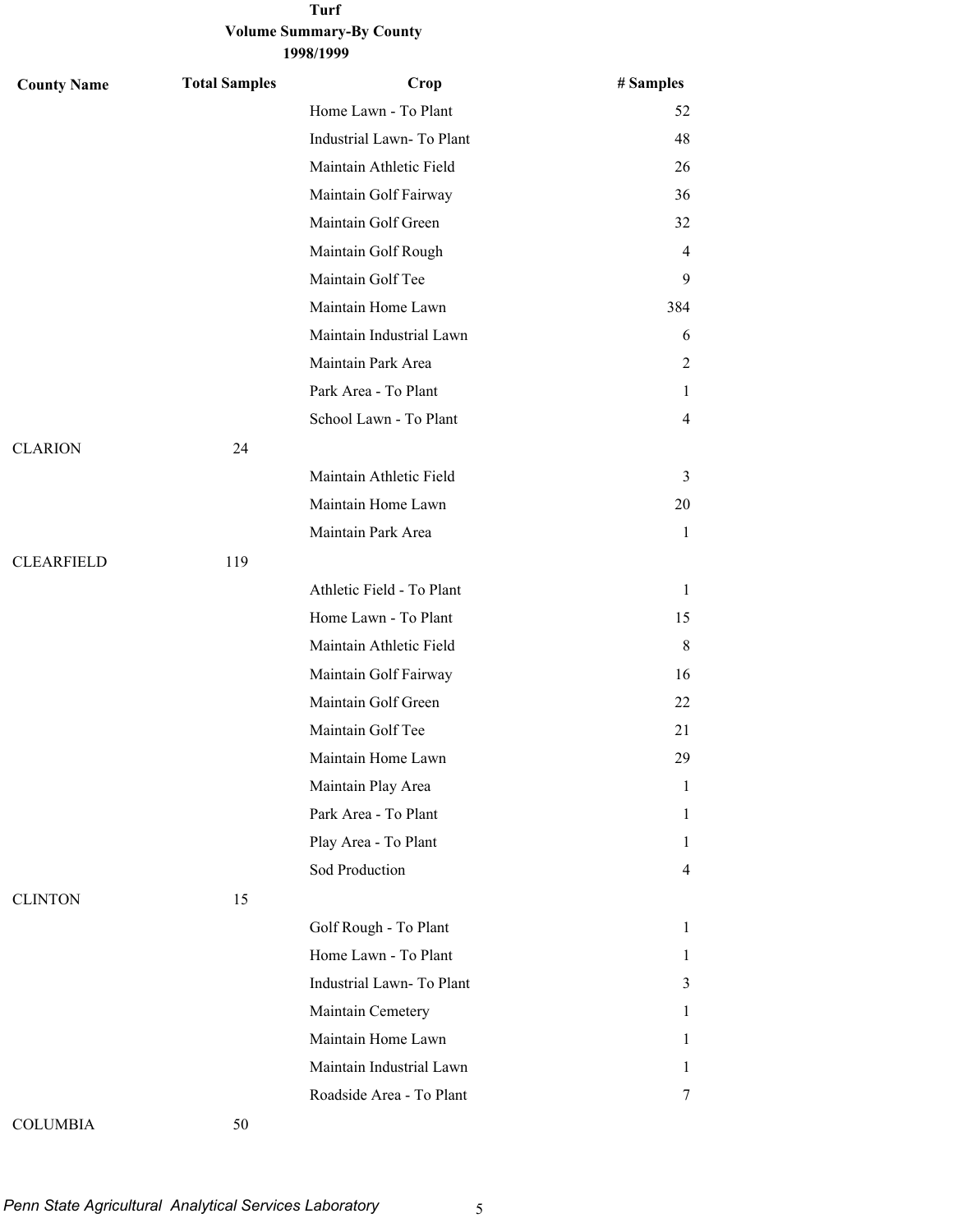| <b>County Name</b> | <b>Total Samples</b> | Crop                      | # Samples      |
|--------------------|----------------------|---------------------------|----------------|
|                    |                      | Athletic Field - To Plant | 1              |
|                    |                      | Golf Green-To Plant       | 2              |
|                    |                      | Home Lawn - To Plant      | 3              |
|                    |                      | Maintain Athletic Field   | 1              |
|                    |                      | Maintain Golf Fairway     | 1              |
|                    |                      | Maintain Golf Green       | 21             |
|                    |                      | Maintain Home Lawn        | 19             |
|                    |                      | Roadside Area - To Plant  | 1              |
|                    |                      | Sod Production            | 1              |
| <b>CRAWFORD</b>    | 29                   |                           |                |
|                    |                      | Home Lawn - To Plant      | 6              |
|                    |                      | Maintain Athletic Field   | 6              |
|                    |                      | Maintain Home Lawn        | 16             |
|                    |                      | Maintain School Lawn      | 1              |
| <b>CUMBERLAND</b>  | 349                  |                           |                |
|                    |                      | Athletic Field - To Plant | 37             |
|                    |                      | Home Lawn - To Plant      | 22             |
|                    |                      | Maintain Athletic Field   | 14             |
|                    |                      | Maintain Home Lawn        | 266            |
|                    |                      | Maintain Park Area        | 5              |
|                    |                      | Maintain Play Area        | 1              |
|                    |                      | School Lawn - To Plant    | $\overline{4}$ |
| <b>DAUPHIN</b>     | 344                  |                           |                |
|                    |                      | Athletic Field - To Plant | 8              |
|                    |                      | Golf Fairway - To Plant   | 1              |
|                    |                      | Golf Rough - To Plant     | 2              |
|                    |                      | Home Lawn - To Plant      | 19             |
|                    |                      | Industrial Lawn-To Plant  | 1              |
|                    |                      | Maintain Athletic Field   | 4              |
|                    |                      | Maintain Golf Fairway     | 2              |
|                    |                      | Maintain Golf Green       | 26             |
|                    |                      | Maintain Home Lawn        | 268            |
|                    |                      | Maintain Industrial Lawn  | 1              |
|                    |                      | Maintain Park Area        | 1              |
|                    |                      | Maintain School Lawn      | 6              |
|                    |                      | School Lawn - To Plant    | 5              |
|                    |                      |                           |                |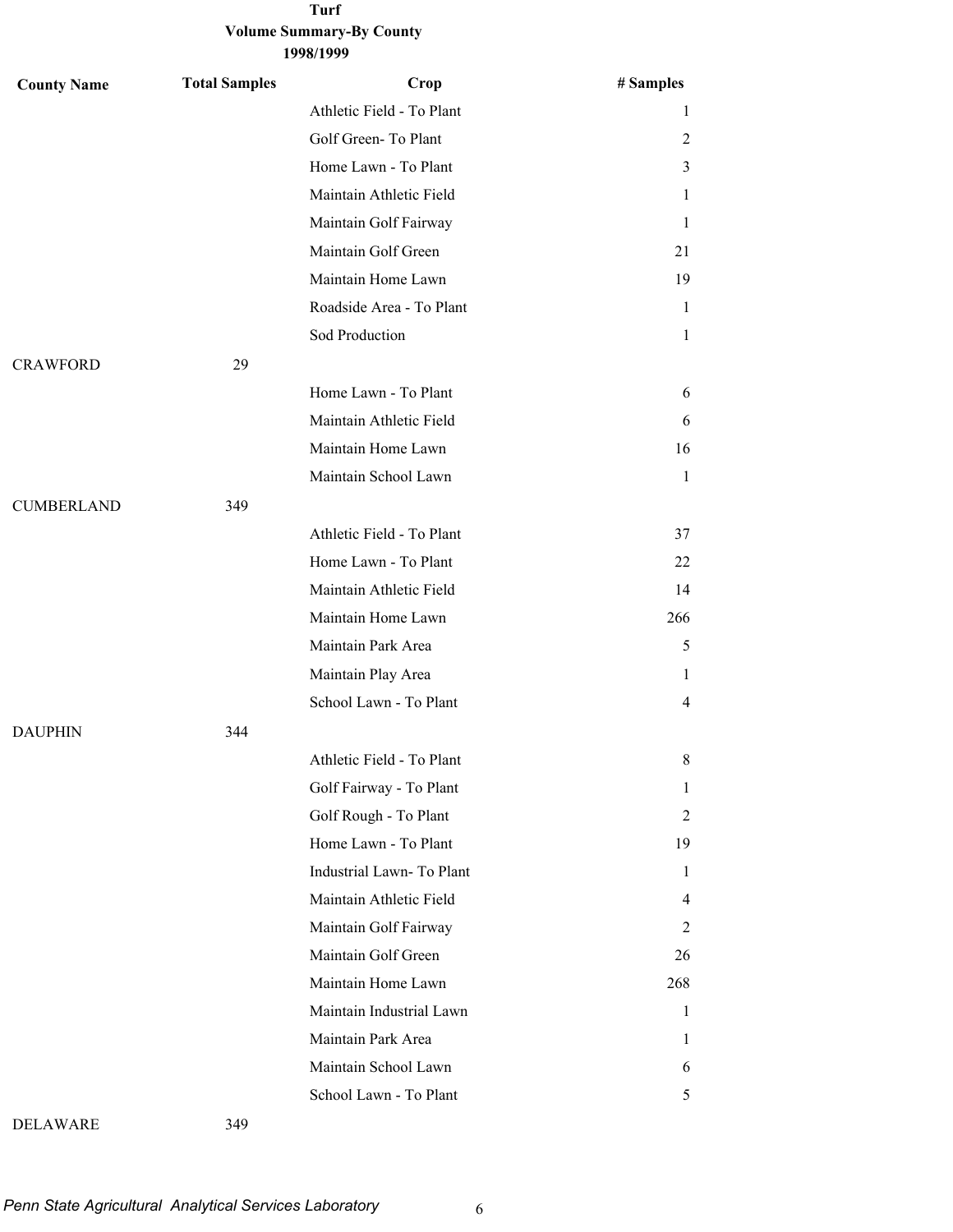| <b>County Name</b> | <b>Total Samples</b> | Crop                      | # Samples      |
|--------------------|----------------------|---------------------------|----------------|
|                    |                      | Athletic Field - To Plant | 4              |
|                    |                      | Golf Green-To Plant       | 1              |
|                    |                      | Home Lawn - To Plant      | 36             |
|                    |                      | Industrial Lawn-To Plant  | 5              |
|                    |                      | Maintain Athletic Field   | 26             |
|                    |                      | Maintain Cemetery         | 1              |
|                    |                      | Maintain Golf Green       | 5              |
|                    |                      | Maintain Home Lawn        | 256            |
|                    |                      | Maintain Industrial Lawn  | $\overline{c}$ |
|                    |                      | Maintain Park Area        | 1              |
|                    |                      | Maintain Play Area        | 1              |
|                    |                      | Maintain School Lawn      | 7              |
|                    |                      | Park Area - To Plant      | 1              |
|                    |                      | Play Area - To Plant      | 1              |
|                    |                      | Roadside Area - To Plant  | 1              |
|                    |                      | Sod Production            | 1              |
| <b>ELK</b>         | 46                   |                           |                |
|                    |                      | Home Lawn - To Plant      | 7              |
|                    |                      | Maintain Golf Green       | 10             |
|                    |                      | Maintain Home Lawn        | 26             |
|                    |                      | Roadside Area - To Plant  | 3              |
| <b>ERIE</b>        | 167                  |                           |                |
|                    |                      | Athletic Field - To Plant | 3              |
|                    |                      | Golf Fairway - To Plant   | 1              |
|                    |                      | Home Lawn - To Plant      | 20             |
|                    |                      | Maintain Athletic Field   | $\mathbf{1}$   |
|                    |                      | Maintain Golf Fairway     | 2              |
|                    |                      | Maintain Golf Green       | 1              |
|                    |                      | Maintain Home Lawn        | 132            |
|                    |                      | Maintain Industrial Lawn  | $\mathbf{1}$   |
|                    |                      | Maintain Park Area        | 1              |
|                    |                      | Park Area - To Plant      | 5              |
| <b>FAYETTE</b>     | 49                   |                           |                |
|                    |                      | Home Lawn - To Plant      | 7              |
|                    |                      | Industrial Lawn-To Plant  | 3              |
|                    |                      | Maintain Athletic Field   | 2              |
|                    |                      | Maintain Home Lawn        | 25             |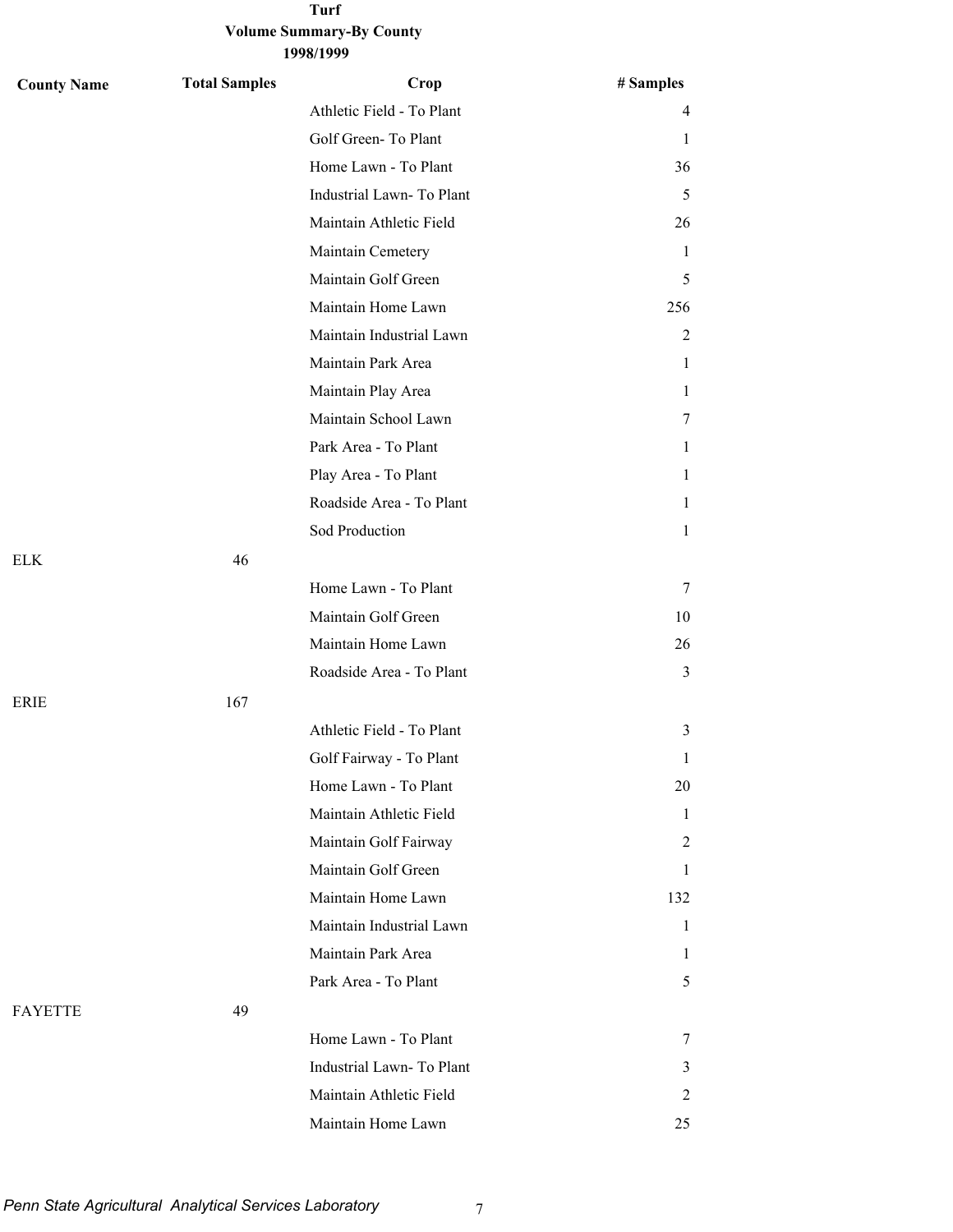| <b>County Name</b> | <b>Total Samples</b> | Crop                      | # Samples      |
|--------------------|----------------------|---------------------------|----------------|
|                    |                      | Maintain Park Area        | 1              |
|                    |                      | Roadside Area - To Plant  | 3              |
|                    |                      | School Lawn - To Plant    | $\mathfrak{Z}$ |
|                    |                      | Sod Production            | 5              |
| <b>FOREST</b>      | 2                    |                           |                |
|                    |                      | Home Lawn - To Plant      | $\mathbf{1}$   |
|                    |                      | Maintain Home Lawn        | $\mathbf{1}$   |
| <b>FRANKLIN</b>    | 316                  |                           |                |
|                    |                      | Athletic Field - To Plant | 3              |
|                    |                      | Home Lawn - To Plant      | 27             |
|                    |                      | Maintain Cemetery         | 4              |
|                    |                      | Maintain Golf Fairway     | 7              |
|                    |                      | Maintain Golf Green       | 13             |
|                    |                      | Maintain Golf Tee         | 8              |
|                    |                      | Maintain Home Lawn        | 247            |
|                    |                      | Maintain Industrial Lawn  | 2              |
|                    |                      | Maintain Park Area        | $\mathbf{1}$   |
|                    |                      | Maintain Play Area        | $\mathbf{1}$   |
|                    |                      | Maintain School Lawn      | $\mathbf{1}$   |
|                    |                      | Park Area - To Plant      | $\mathbf{1}$   |
|                    |                      | School Lawn - To Plant    | $\mathbf{1}$   |
| <b>FULTON</b>      | $\tau$               |                           |                |
|                    |                      | Athletic Field - To Plant | $\mathbf{1}$   |
|                    |                      | Home Lawn - To Plant      | $\overline{2}$ |
|                    |                      | Maintain Home Lawn        | $\overline{4}$ |
| <b>GREENE</b>      | 14                   |                           |                |
|                    |                      | Home Lawn - To Plant      | 7              |
|                    |                      | Maintain Athletic Field   | 3              |
|                    |                      | Maintain Home Lawn        | 2              |
|                    |                      | Play Area - To Plant      | 2              |
| <b>HUNTINGDON</b>  | 41                   |                           |                |
|                    |                      | Athletic Field - To Plant | 3              |
|                    |                      | Home Lawn - To Plant      | 10             |
|                    |                      | Maintain Athletic Field   | 6              |
|                    |                      | Maintain Home Lawn        | 21             |
|                    |                      | Maintain School Lawn      | -1             |
| <b>INDIANA</b>     | 85                   |                           |                |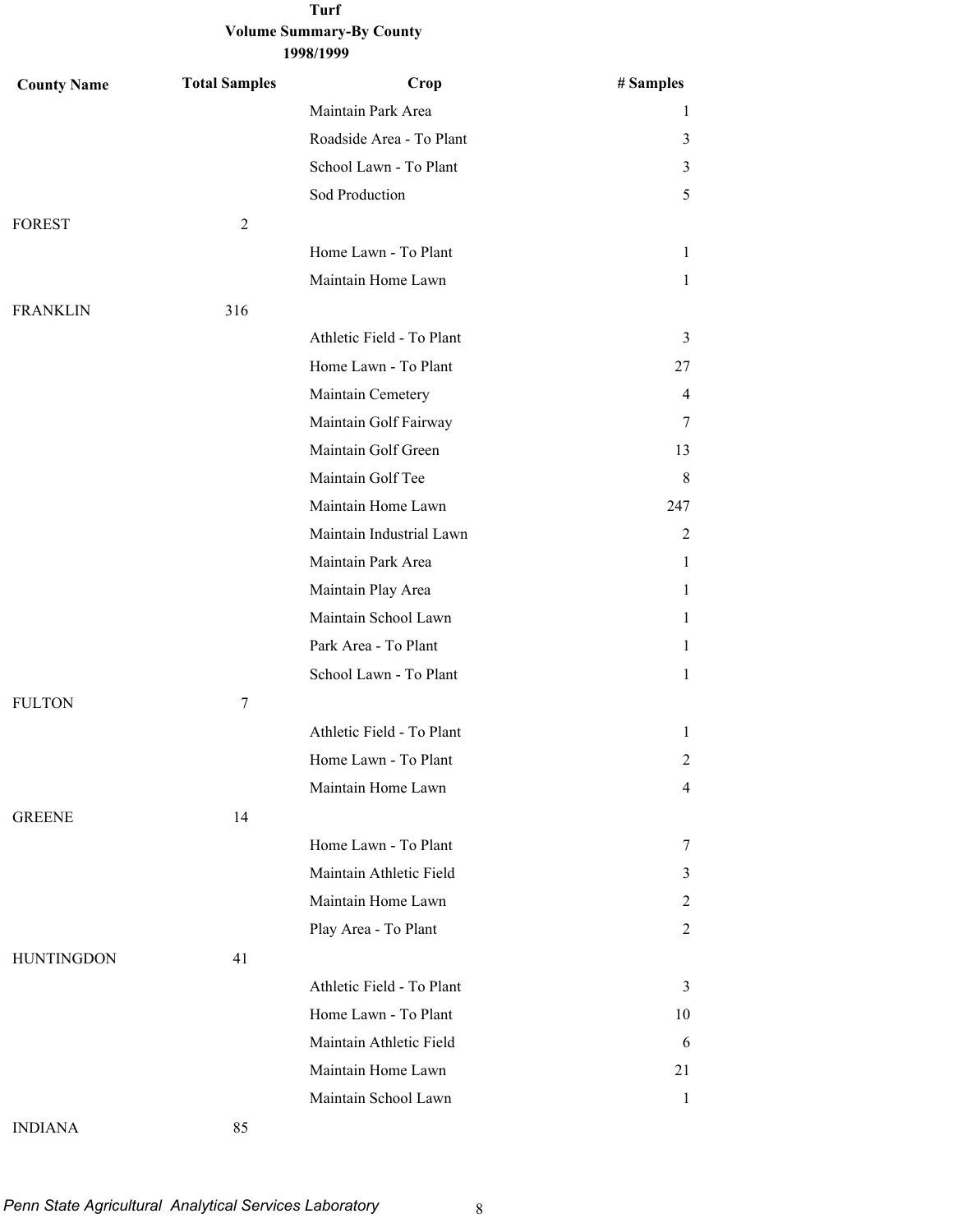| <b>County Name</b> | <b>Total Samples</b> | Crop                      | # Samples    |
|--------------------|----------------------|---------------------------|--------------|
|                    |                      | Athletic Field - To Plant | 1            |
|                    |                      | Home Lawn - To Plant      | 7            |
|                    |                      | Industrial Lawn- To Plant | 1            |
|                    |                      | Maintain Athletic Field   | 2            |
|                    |                      | Maintain Golf Fairway     | 4            |
|                    |                      | Maintain Golf Green       | 9.           |
|                    |                      | Maintain Golf Tee         | 7            |
|                    |                      | Maintain Home Lawn        | 37           |
|                    |                      | Maintain School Lawn      | $\mathbf{1}$ |
|                    |                      | Park Area - To Plant      | 1            |
|                    |                      | Play Area - To Plant      | 1            |
|                    |                      | Roadside Area - To Plant  | 8            |
|                    |                      | Sod Production            | 6            |
| <b>JEFFERSON</b>   | 29                   |                           |              |
|                    |                      | Home Lawn - To Plant      | 3            |
|                    |                      | Industrial Lawn-To Plant  | 1            |
|                    |                      | Maintain Athletic Field   | 8            |
|                    |                      | Maintain Golf Fairway     | 3            |
|                    |                      | Maintain Home Lawn        | 8            |
|                    |                      | Maintain Industrial Lawn  | 1            |
|                    |                      | Maintain School Lawn      | 1            |
|                    |                      | School Lawn - To Plant    | 1            |
|                    |                      | Sod Production            | 3            |
| <b>JUNIATA</b>     | $\,8\,$              |                           |              |
|                    |                      | Home Lawn - To Plant      | 1            |
|                    |                      | Maintain Athletic Field   | 1            |
|                    |                      | Maintain Home Lawn        | 6            |
| LACKAWANNA         | 91                   |                           |              |
|                    |                      | Athletic Field - To Plant | 7            |
|                    |                      | Home Lawn - To Plant      | 23           |
|                    |                      | Industrial Lawn-To Plant  | 2            |
|                    |                      | Maintain Athletic Field   | 3            |
|                    |                      | Maintain Golf Green       | 1            |
|                    |                      | Maintain Home Lawn        | 49           |
|                    |                      | Maintain Industrial Lawn  | 1            |
|                    |                      | Maintain School Lawn      | 1            |
|                    |                      | Park Area - To Plant      | 2            |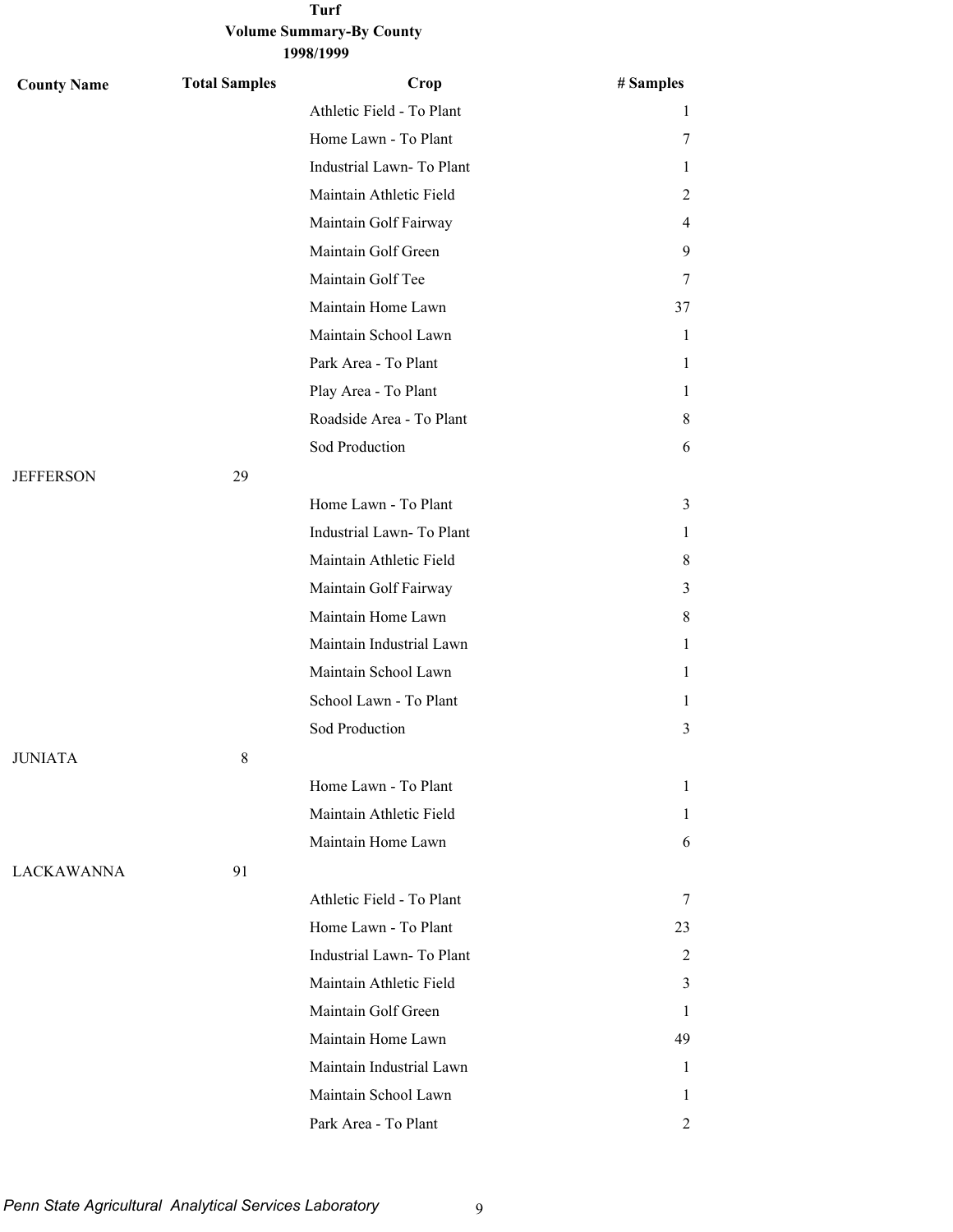| <b>County Name</b> | <b>Total Samples</b> | Crop                      | # Samples      |
|--------------------|----------------------|---------------------------|----------------|
|                    |                      | Roadside Area - To Plant  | $\overline{c}$ |
| <b>LANCASTER</b>   | 1541                 |                           |                |
|                    |                      | Athletic Field - To Plant | 4              |
|                    |                      | Home Lawn - To Plant      | 21             |
|                    |                      | Industrial Lawn- To Plant | 4              |
|                    |                      | Maintain Athletic Field   | 49             |
|                    |                      | Maintain Golf Fairway     | 1              |
|                    |                      | Maintain Golf Green       | 7              |
|                    |                      | Maintain Home Lawn        | 1429           |
|                    |                      | Maintain Industrial Lawn  | 2              |
|                    |                      | Maintain Park Area        | 7              |
|                    |                      | Park Area - To Plant      | 2              |
|                    |                      | Play Area - To Plant      | 1              |
|                    |                      | School Lawn - To Plant    | 1              |
|                    |                      | Sod Production            | 13             |
| <b>LAWRENCE</b>    | 25                   |                           |                |
|                    |                      | Athletic Field - To Plant | 2              |
|                    |                      | Home Lawn - To Plant      | 7              |
|                    |                      | Maintain Home Lawn        | 13             |
|                    |                      | Maintain Industrial Lawn  | $\mathbf{1}$   |
|                    |                      | Maintain School Lawn      | 1              |
|                    |                      | Park Area - To Plant      | $\mathbf{1}$   |
| <b>LEBANON</b>     | 351                  |                           |                |
|                    |                      | Athletic Field - To Plant | 1              |
|                    |                      | Home Lawn - To Plant      | 11             |
|                    |                      | Industrial Lawn-To Plant  | 2              |
|                    |                      | Maintain Athletic Field   | $\overline{4}$ |
|                    |                      | Maintain Cemetery         | 24             |
|                    |                      | Maintain Home Lawn        | 304            |
|                    |                      | Maintain Industrial Lawn  | 4              |
|                    |                      | Park Area - To Plant      | $\mathbf{1}$   |
| <b>LEHIGH</b>      | 553                  |                           |                |
|                    |                      | Athletic Field - To Plant | 2              |
|                    |                      | Golf Green-To Plant       | 1              |
|                    |                      | Home Lawn - To Plant      | 14             |
|                    |                      | Industrial Lawn-To Plant  | 3              |
|                    |                      | Maintain Athletic Field   | 24             |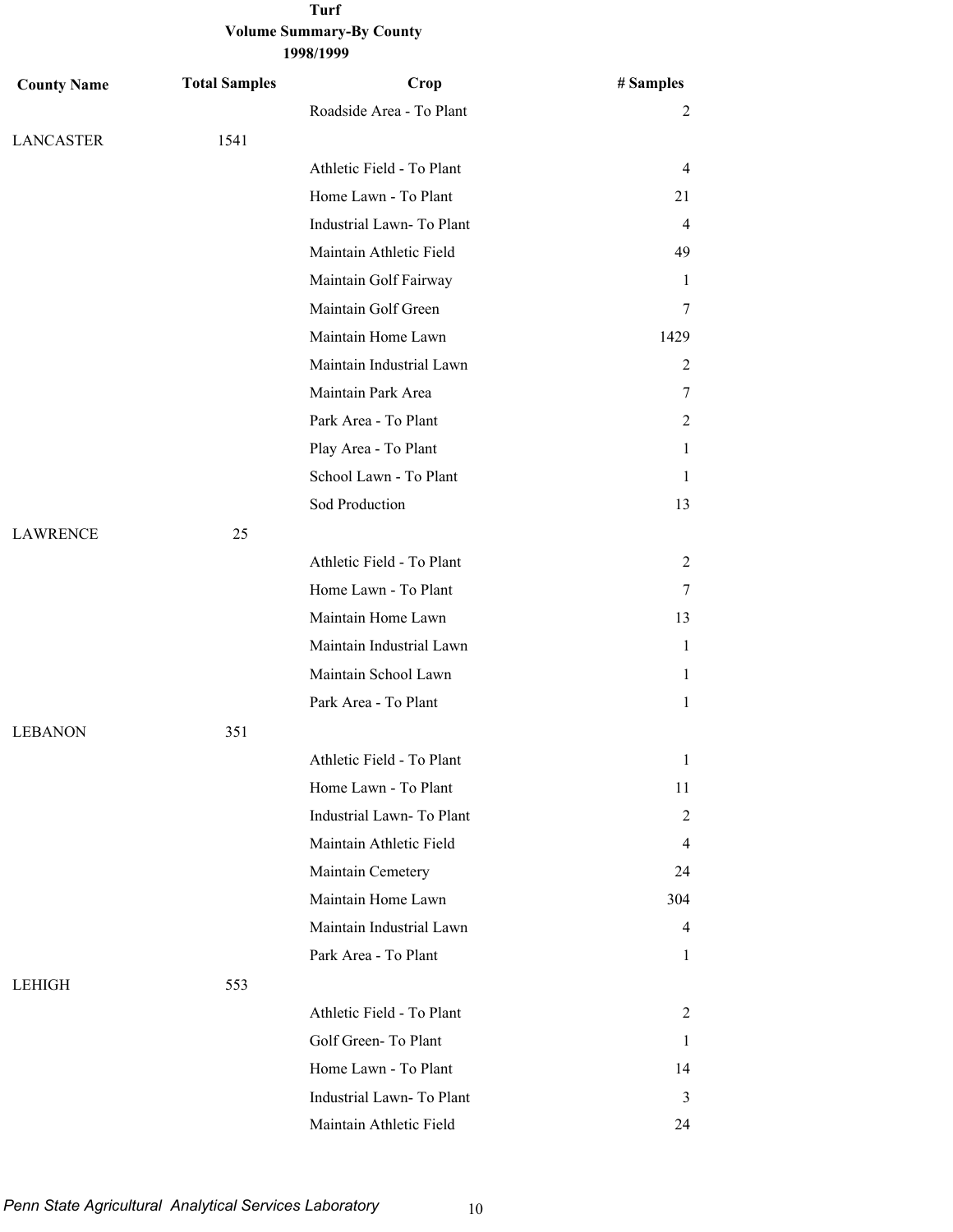**1998/1999**

| <b>County Name</b> | <b>Total Samples</b> | Crop                      | # Samples    |
|--------------------|----------------------|---------------------------|--------------|
|                    |                      | Maintain Golf Green       | 6            |
|                    |                      | Maintain Golf Tee         | 1            |
|                    |                      | Maintain Home Lawn        | 470          |
|                    |                      | Maintain Industrial Lawn  | 7            |
|                    |                      | Maintain Park Area        | 5            |
|                    |                      | Park Area - To Plant      | 1            |
|                    |                      | Roadside Area - To Plant  | 9            |
|                    |                      | Sod Production            | 10           |
| LUZERNE            | 212                  |                           |              |
|                    |                      | Athletic Field - To Plant | 12           |
|                    |                      | Golf Fairway - To Plant   | 1            |
|                    |                      | Golf Green-To Plant       | 6            |
|                    |                      | Home Lawn - To Plant      | 6            |
|                    |                      | Industrial Lawn-To Plant  | 20           |
|                    |                      | Maintain Athletic Field   | 8            |
|                    |                      | Maintain Golf Fairway     | 21           |
|                    |                      | Maintain Golf Green       | 28           |
|                    |                      | Maintain Golf Tee         | 8            |
|                    |                      | Maintain Home Lawn        | 52           |
|                    |                      | Maintain Industrial Lawn  | 18           |
|                    |                      | Park Area - To Plant      | 14           |
|                    |                      | Roadside Area - To Plant  | 14           |
|                    |                      | School Lawn - To Plant    | 4            |
| <b>LYCOMING</b>    | 52                   |                           |              |
|                    |                      | Athletic Field - To Plant | 3            |
|                    |                      | Home Lawn - To Plant      | 7            |
|                    |                      | Maintain Athletic Field   | 3            |
|                    |                      | Maintain Home Lawn        | 37           |
|                    |                      | Play Area - To Plant      | 1            |
|                    |                      | School Lawn - To Plant    | $\mathbf{1}$ |
| <b>MCKEAN</b>      | 21                   |                           |              |
|                    |                      | Golf Green-To Plant       | $\mathbf{1}$ |
|                    |                      | Home Lawn - To Plant      | 1            |
|                    |                      | Industrial Lawn- To Plant | $\mathbf{1}$ |
|                    |                      | Maintain Athletic Field   | 12           |
|                    |                      | Maintain Cemetery         | 1            |
|                    |                      | Maintain Home Lawn        | 5            |

*Penn State Agricultural Analytical Services Laboratory* 11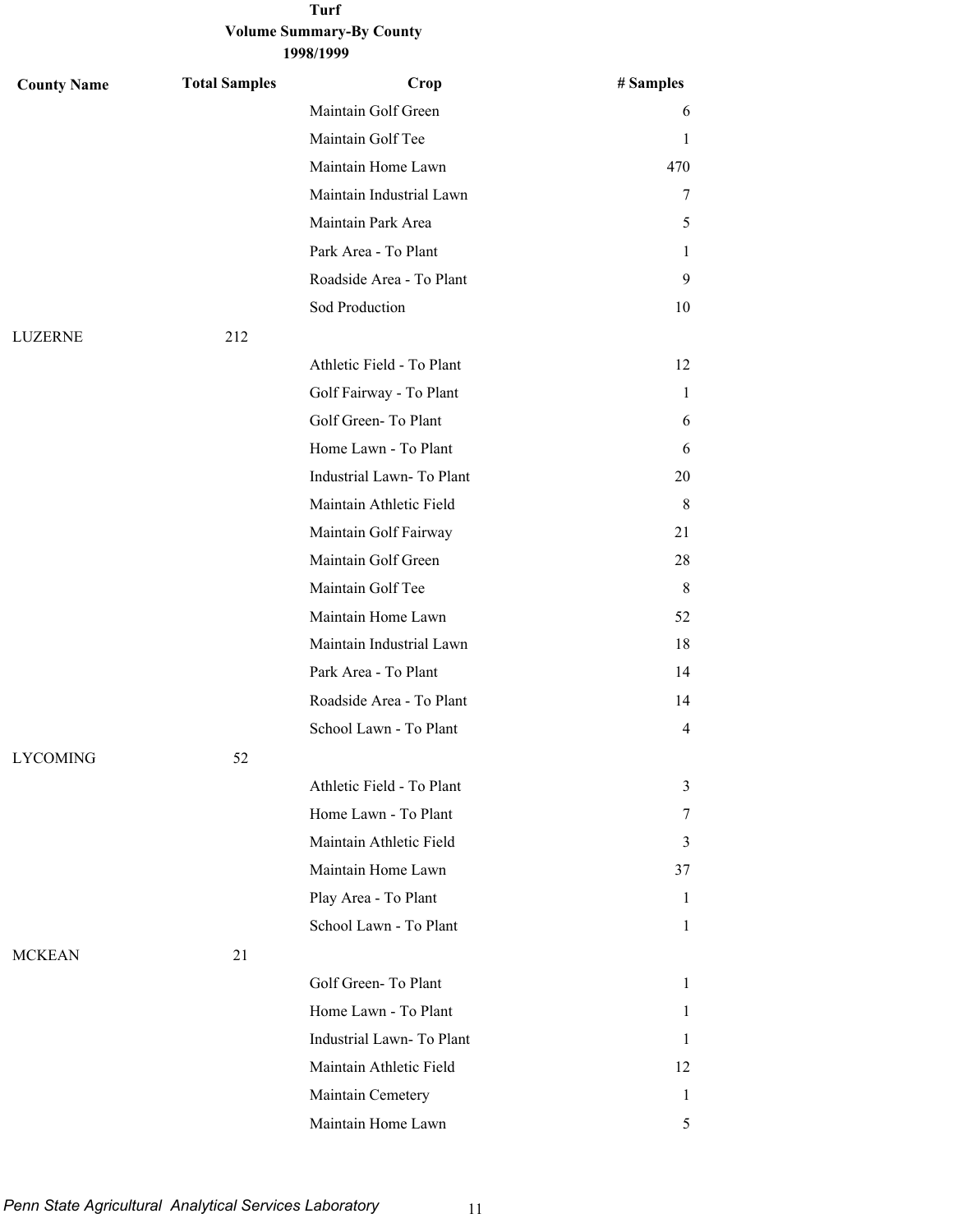| <b>County Name</b> | <b>Total Samples</b> | Crop                      | # Samples      |
|--------------------|----------------------|---------------------------|----------------|
| <b>MERCER</b>      | 53                   |                           |                |
|                    |                      | Home Lawn - To Plant      | 9              |
|                    |                      | Maintain Golf Fairway     | 1              |
|                    |                      | Maintain Golf Green       | 11             |
|                    |                      | Maintain Golf Tee         | 9              |
|                    |                      | Maintain Home Lawn        | 18             |
|                    |                      | Maintain Industrial Lawn  | 2              |
|                    |                      | Maintain Park Area        | 2              |
|                    |                      | Sod Production            | 1              |
| <b>MIFFLIN</b>     | 28                   |                           |                |
|                    |                      | Home Lawn - To Plant      | 3              |
|                    |                      | Maintain Athletic Field   | 1              |
|                    |                      | Maintain Cemetery         | 1              |
|                    |                      | Maintain Home Lawn        | 23             |
| <b>MONROE</b>      | 88                   |                           |                |
|                    |                      | Athletic Field - To Plant | 4              |
|                    |                      | Home Lawn - To Plant      | 12             |
|                    |                      | Maintain Athletic Field   | 10             |
|                    |                      | Maintain Golf Fairway     | 9              |
|                    |                      | Maintain Golf Green       | 9              |
|                    |                      | Maintain Golf Tee         | 10             |
|                    |                      | Maintain Home Lawn        | 29             |
|                    |                      | Maintain Play Area        | 1              |
|                    |                      | Roadside Area - To Plant  | 4              |
| <b>MONTGOMERY</b>  | 712                  |                           |                |
|                    |                      | Athletic Field - To Plant | 14             |
|                    |                      | Golf Green-To Plant       | 9              |
|                    |                      | Golf Tee - To Plant       | 1              |
|                    |                      | Home Lawn - To Plant      | 68             |
|                    |                      | Industrial Lawn-To Plant  | 7              |
|                    |                      | Maintain Athletic Field   | 25             |
|                    |                      | Maintain Golf Fairway     | 19             |
|                    |                      | Maintain Golf Green       | 23             |
|                    |                      | Maintain Golf Rough       | 1              |
|                    |                      | Maintain Golf Tee         | 12             |
|                    |                      | Maintain Home Lawn        | 513            |
|                    |                      | Maintain Industrial Lawn  | $\overline{4}$ |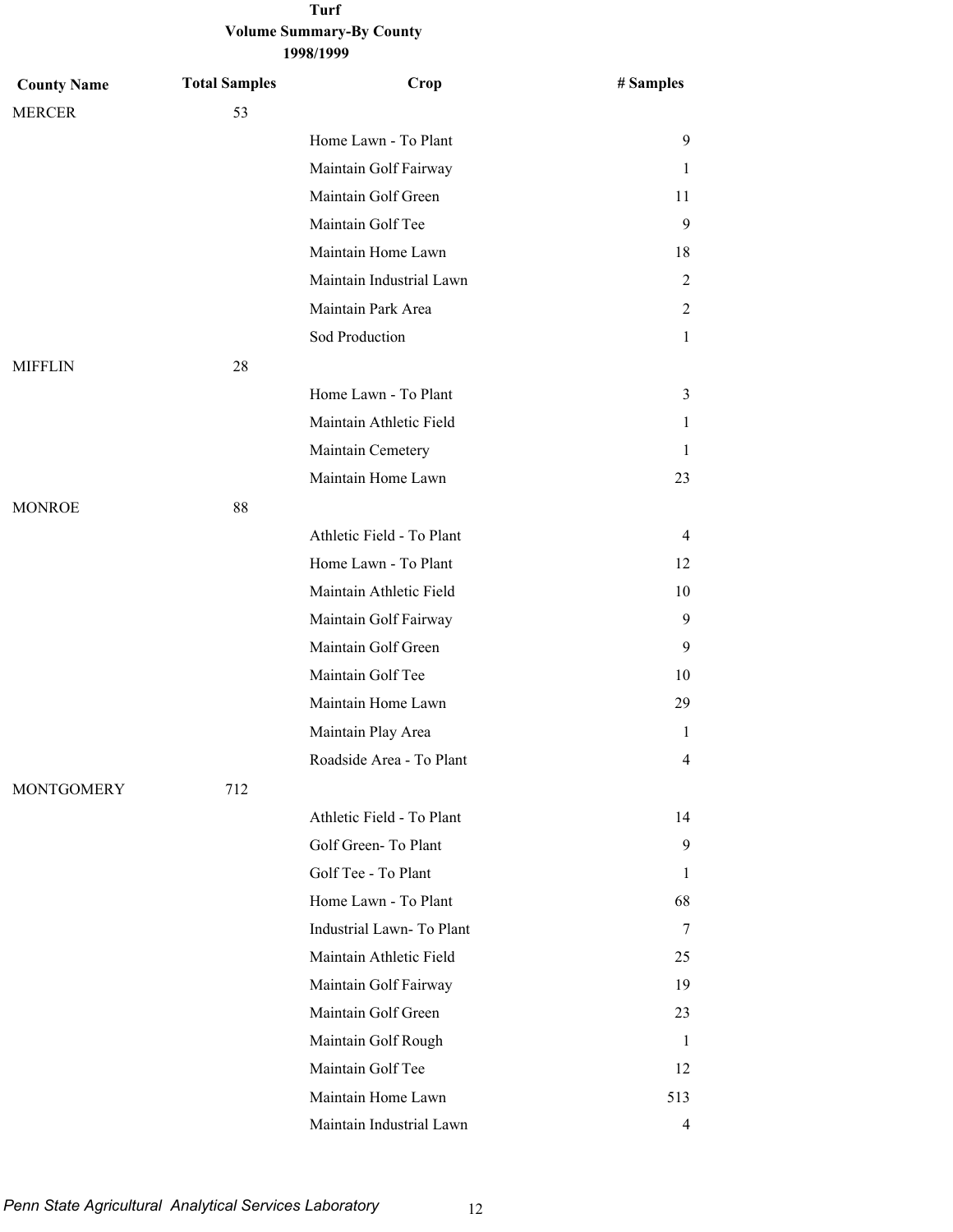| <b>County Name</b> | <b>Total Samples</b> | Crop                      | # Samples      |
|--------------------|----------------------|---------------------------|----------------|
|                    |                      | Maintain Park Area        | 1              |
|                    |                      | Maintain Play Area        | 1              |
|                    |                      | Maintain School Lawn      | 6              |
|                    |                      | Park Area - To Plant      | 2              |
|                    |                      | Play Area - To Plant      | $\mathbf{1}$   |
|                    |                      | Roadside Area - To Plant  | 1              |
|                    |                      | School Lawn - To Plant    | 3              |
|                    |                      | Sod Production            | $\mathbf{1}$   |
| <b>MONTOUR</b>     | 24                   |                           |                |
|                    |                      | Athletic Field - To Plant | 1              |
|                    |                      | Home Lawn - To Plant      | $\overline{2}$ |
|                    |                      | Maintain Athletic Field   | 5              |
|                    |                      | Maintain Golf Green       | 3              |
|                    |                      | Maintain Home Lawn        | 12             |
|                    |                      | Maintain Park Area        | $\mathbf{1}$   |
| <b>NORTHAMPTON</b> | 389                  |                           |                |
|                    |                      | Athletic Field - To Plant | $\mathbf{1}$   |
|                    |                      | Home Lawn - To Plant      | 17             |
|                    |                      | Industrial Lawn- To Plant | 92             |
|                    |                      | Maintain Athletic Field   | 16             |
|                    |                      | Maintain Golf Fairway     | 3              |
|                    |                      | Maintain Golf Tee         | 1              |
|                    |                      | Maintain Home Lawn        | 248            |
|                    |                      | Maintain Play Area        | 1              |
|                    |                      | Play Area - To Plant      | 1              |
|                    |                      | Roadside Area - To Plant  | 9              |
| NORTHUMBERLAND     | 71                   |                           |                |
|                    |                      | Athletic Field - To Plant | $\mathbf{1}$   |
|                    |                      | Golf Green-To Plant       | 1              |
|                    |                      | Home Lawn - To Plant      | 5              |
|                    |                      | Maintain Athletic Field   | 5              |
|                    |                      | Maintain Cemetery         | 1              |
|                    |                      | Maintain Golf Fairway     | 2              |
|                    |                      | Maintain Golf Green       | 9              |
|                    |                      | Maintain Home Lawn        | 44             |
|                    |                      | Maintain Park Area        | 1              |
|                    |                      | Maintain Play Area        | $\mathbf{1}$   |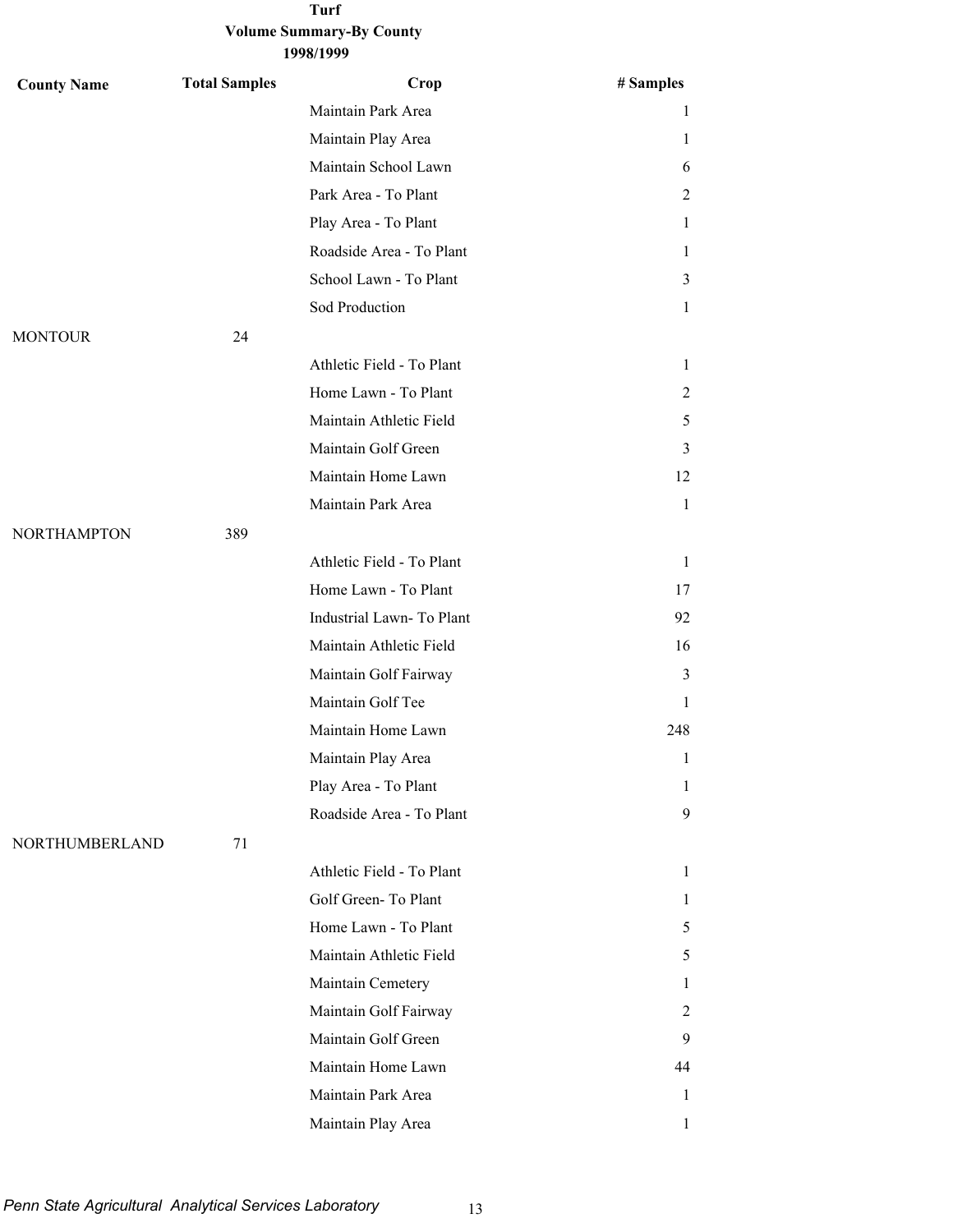| <b>County Name</b> | <b>Total Samples</b> | Crop                      | # Samples      |
|--------------------|----------------------|---------------------------|----------------|
|                    |                      | School Lawn - To Plant    | 1              |
| PERRY              | 33                   |                           |                |
|                    |                      | Home Lawn - To Plant      | 4              |
|                    |                      | Maintain Athletic Field   | 4              |
|                    |                      | Maintain Home Lawn        | 25             |
| PHILADELPHIA       | 121                  |                           |                |
|                    |                      | Athletic Field - To Plant | 6              |
|                    |                      | Golf Fairway - To Plant   | 7              |
|                    |                      | Home Lawn - To Plant      | 15             |
|                    |                      | Industrial Lawn-To Plant  | $\overline{4}$ |
|                    |                      | Maintain Athletic Field   | 11             |
|                    |                      | Maintain Home Lawn        | 63             |
|                    |                      | Maintain Industrial Lawn  | 4              |
|                    |                      | Maintain Park Area        | 4              |
|                    |                      | Maintain Play Area        | 1              |
|                    |                      | Maintain School Lawn      | 1              |
|                    |                      | Park Area - To Plant      | 2              |
|                    |                      | School Lawn - To Plant    | 3              |
| PIKE               | 31                   |                           |                |
|                    |                      | Golf Tee - To Plant       | 2              |
|                    |                      | Home Lawn - To Plant      | 1              |
|                    |                      | Maintain Athletic Field   | 5              |
|                    |                      | Maintain Golf Fairway     | 4              |
|                    |                      | Maintain Golf Green       | 6              |
|                    |                      | Maintain Golf Tee         | 4              |
|                    |                      | Maintain Home Lawn        | 7              |
|                    |                      | Play Area - To Plant      | 1              |
|                    |                      | School Lawn - To Plant    | 1              |
| <b>POTTER</b>      | $\tau$               |                           |                |
|                    |                      | Home Lawn - To Plant      | 1              |
|                    |                      | Maintain Athletic Field   | 1              |
|                    |                      | Maintain Home Lawn        | 3              |
|                    |                      | Maintain Play Area        | 1              |
|                    |                      | Roadside Area - To Plant  | 1              |
| <b>SCHUYLKILL</b>  | 71                   |                           |                |
|                    |                      | Athletic Field - To Plant | 2              |
|                    |                      | Home Lawn - To Plant      | 10             |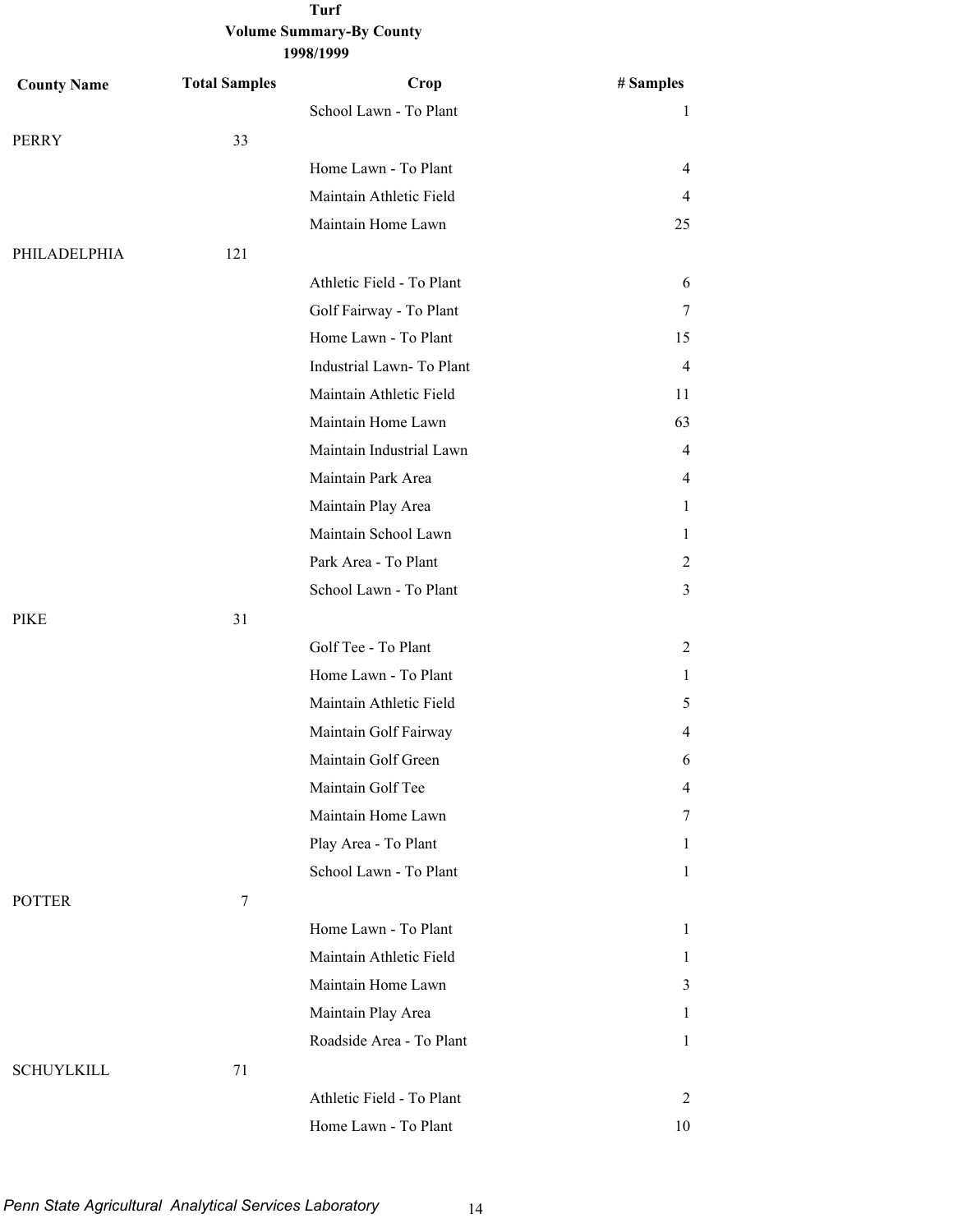| <b>County Name</b> | <b>Total Samples</b> | Crop                      | # Samples      |
|--------------------|----------------------|---------------------------|----------------|
|                    |                      | Industrial Lawn- To Plant | 1              |
|                    |                      | Maintain Athletic Field   | 6              |
|                    |                      | Maintain Home Lawn        | 49             |
|                    |                      | Play Area - To Plant      | 2              |
|                    |                      | Sod Production            | $\mathbf{1}$   |
| <b>SNYDER</b>      | 22                   |                           |                |
|                    |                      | Home Lawn - To Plant      | 2              |
|                    |                      | Maintain Golf Green       | 1              |
|                    |                      | Maintain Home Lawn        | 16             |
|                    |                      | Roadside Area - To Plant  | 1              |
|                    |                      | School Lawn - To Plant    | $\overline{2}$ |
| <b>SOMERSET</b>    | 46                   |                           |                |
|                    |                      | Athletic Field - To Plant | $\mathbf{1}$   |
|                    |                      | Home Lawn - To Plant      | 2              |
|                    |                      | Industrial Lawn-To Plant  | 8              |
|                    |                      | Maintain Athletic Field   | $\mathbf{1}$   |
|                    |                      | Maintain Golf Fairway     | 17             |
|                    |                      | Maintain Home Lawn        | 16             |
|                    |                      | Maintain School Lawn      | $\mathbf{1}$   |
| <b>SULLIVAN</b>    | 3                    |                           |                |
|                    |                      | Maintain Golf Green       | 1              |
|                    |                      | Maintain Home Lawn        | $\overline{2}$ |
| <b>SUSQUEHANNA</b> | 22                   |                           |                |
|                    |                      | Home Lawn - To Plant      | 2              |
|                    |                      | Maintain Athletic Field   | $\mathbf{1}$   |
|                    |                      | Maintain Golf Fairway     | 6              |
|                    |                      | Maintain Golf Green       | 1              |
|                    |                      | Maintain Home Lawn        | 12             |
| <b>TIOGA</b>       | 42                   |                           |                |
|                    |                      | Home Lawn - To Plant      | $\mathfrak{Z}$ |
|                    |                      | Industrial Lawn-To Plant  | 1              |
|                    |                      | Maintain Athletic Field   | 5              |
|                    |                      | Maintain Golf Fairway     | 7              |
|                    |                      | Maintain Golf Green       | 7              |
|                    |                      | Maintain Golf Rough       | 5              |
|                    |                      | Maintain Golf Tee         | 5              |
|                    |                      | Maintain Home Lawn        | 8              |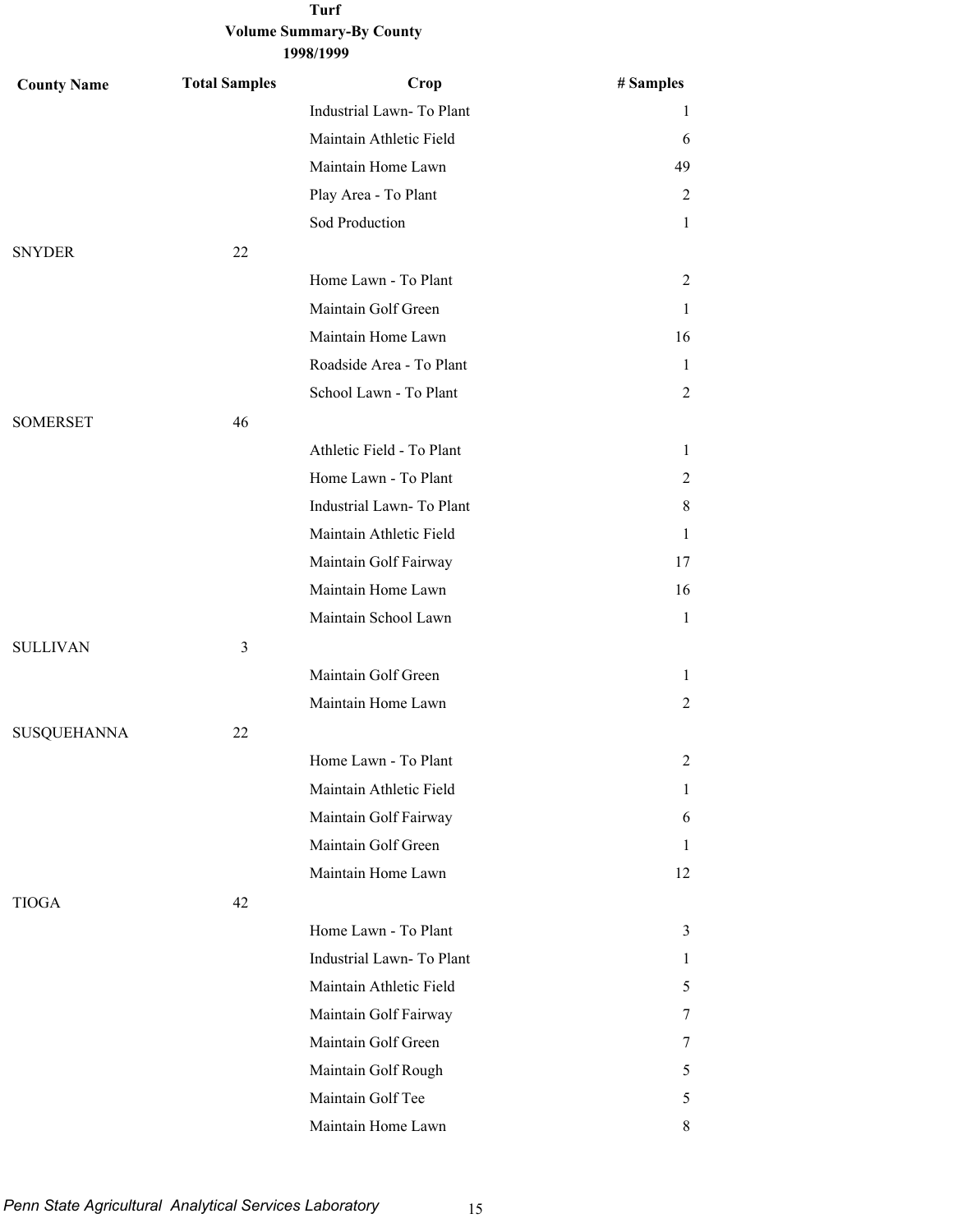| <b>County Name</b> | <b>Total Samples</b> | Crop                      | # Samples      |
|--------------------|----------------------|---------------------------|----------------|
|                    |                      | School Lawn - To Plant    | $\mathbf{1}$   |
| <b>UNION</b>       | 31                   |                           |                |
|                    |                      | Athletic Field - To Plant | 3              |
|                    |                      | Home Lawn - To Plant      | 4              |
|                    |                      | Maintain Athletic Field   | 6              |
|                    |                      | Maintain Home Lawn        | 14             |
|                    |                      | Maintain School Lawn      | 3              |
|                    |                      | Sod Production            | $\mathbf{1}$   |
| <b>VENANGO</b>     | 18                   |                           |                |
|                    |                      | Home Lawn - To Plant      | 5              |
|                    |                      | Maintain Golf Fairway     | 1              |
|                    |                      | Maintain Home Lawn        | 12             |
| <b>WARREN</b>      | 13                   |                           |                |
|                    |                      | Home Lawn - To Plant      | 2              |
|                    |                      | Industrial Lawn- To Plant | 3              |
|                    |                      | Maintain Golf Fairway     | $\mathbf{1}$   |
|                    |                      | Maintain Golf Green       | 2              |
|                    |                      | Maintain Home Lawn        | 5              |
| WASHINGTON         | 125                  |                           |                |
|                    |                      | Athletic Field - To Plant | $\mathbf{1}$   |
|                    |                      | Home Lawn - To Plant      | 17             |
|                    |                      | Industrial Lawn-To Plant  | 5              |
|                    |                      | Maintain Athletic Field   | $\overline{4}$ |
|                    |                      | Maintain Golf Fairway     | 1              |
|                    |                      | Maintain Golf Green       | 11             |
|                    |                      | Maintain Home Lawn        | 76             |
|                    |                      | Maintain Industrial Lawn  | 2              |
|                    |                      | Maintain School Lawn      | 6              |
|                    |                      | Roadside Area - To Plant  | $\mathbf{1}$   |
|                    |                      | Sod Production            | 1              |
| <b>WAYNE</b>       | 26                   |                           |                |
|                    |                      | Golf Fairway - To Plant   | $\mathbf{1}$   |
|                    |                      | Home Lawn - To Plant      | $\mathbf{1}$   |
|                    |                      | Maintain Cemetery         | 1              |
|                    |                      | Maintain Golf Fairway     | 1              |
|                    |                      | Maintain Golf Green       | 4              |
|                    |                      | Maintain Golf Tee         | $\mathbf{1}$   |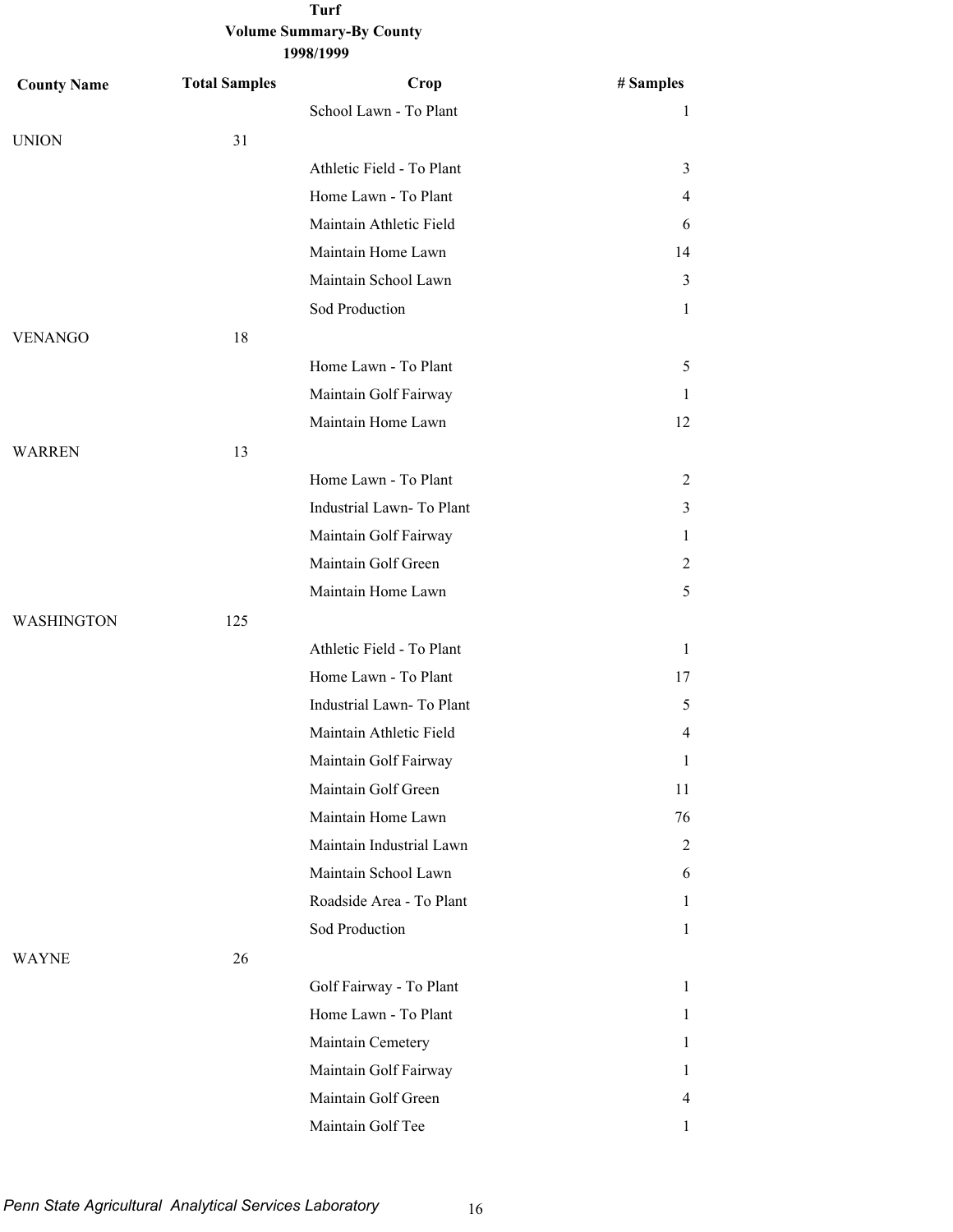| <b>County Name</b> | <b>Total Samples</b> | Crop                      | # Samples      |
|--------------------|----------------------|---------------------------|----------------|
|                    |                      | Maintain Home Lawn        | 8              |
|                    |                      | Maintain Industrial Lawn  | 1              |
|                    |                      | Roadside Area - To Plant  | 8              |
| WESTMORELAND       | 190                  |                           |                |
|                    |                      | Athletic Field - To Plant | 3              |
|                    |                      | Golf Fairway - To Plant   | 1              |
|                    |                      | Golf Green-To Plant       | 2              |
|                    |                      | Golf Tee - To Plant       | 1              |
|                    |                      | Home Lawn - To Plant      | 24             |
|                    |                      | Industrial Lawn-To Plant  | 14             |
|                    |                      | Maintain Athletic Field   | 15             |
|                    |                      | Maintain Cemetery         | 2              |
|                    |                      | Maintain Golf Green       | 3              |
|                    |                      | Maintain Home Lawn        | 107            |
|                    |                      | Maintain Industrial Lawn  | 5              |
|                    |                      | Maintain Park Area        | 2              |
|                    |                      | Maintain School Lawn      | 2              |
|                    |                      | Roadside Area - To Plant  | 5              |
|                    |                      | School Lawn - To Plant    | 2              |
|                    |                      | Sod Production            | 2              |
| <b>WYOMING</b>     | 24                   |                           |                |
|                    |                      | Home Lawn - To Plant      | 6              |
|                    |                      | Maintain Home Lawn        | 6              |
|                    |                      | Maintain Industrial Lawn  | 10             |
|                    |                      | Roadside Area - To Plant  | $\overline{c}$ |
| <b>YORK</b>        | 398                  |                           |                |
|                    |                      | Athletic Field - To Plant | 5              |
|                    |                      | Golf Fairway - To Plant   | 1              |
|                    |                      | Home Lawn - To Plant      | 24             |
|                    |                      | Industrial Lawn- To Plant | 3              |
|                    |                      | Maintain Athletic Field   | 3              |
|                    |                      | Maintain Golf Green       | 5              |
|                    |                      | Maintain Golf Tee         | L              |
|                    |                      | Maintain Home Lawn        | 349            |
|                    |                      | Maintain Park Area        | 2              |
|                    |                      | Maintain School Lawn      | 1              |
|                    |                      | Park Area - To Plant      | 1              |